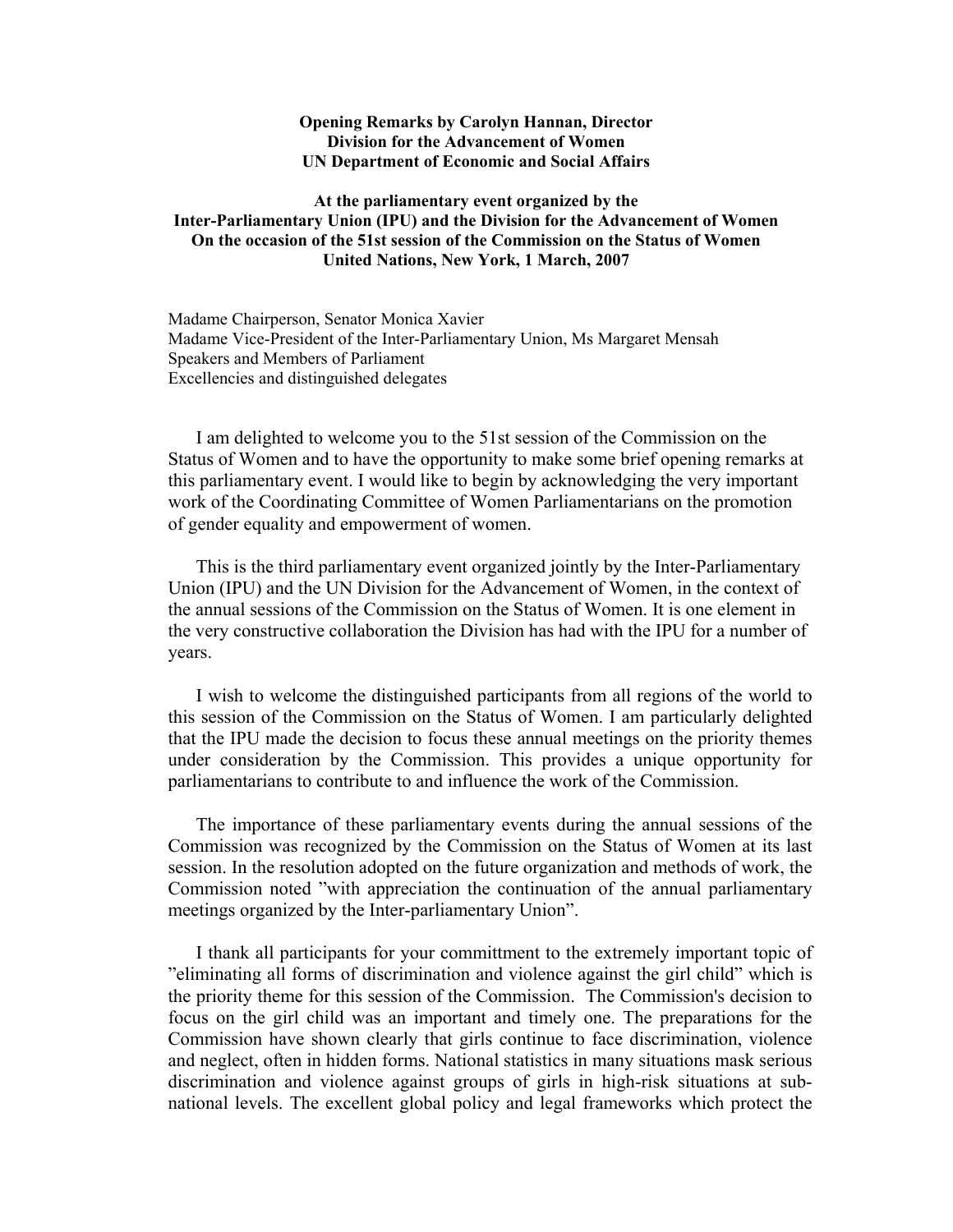rights and girls are not effectively implemented and the priorities and needs of the girl child are not adequately identified and addressed.

To contribute to the consideration of the priority theme by the Commission, the Division for the Advancement of Women, in collaboration with UNICEF, organized an expert group meeting from 25 to 28 September 2006, generously hosted by the UNICEF Innocenti Research Centre in Florence, Italy. The Expert Group Meeting's report has been disseminated through the DAW website and copies are available in the room for reference. UNICEF has prepared a child-friendly version of this report, "Listen to us", for outreach to girls around the world.

With its new working methods, the Commission continues its efforts to ensure a strong focus on national level implementation. This is achieved, in part, through the large number of opportunities provided to participants from capitals for interactive dialogue and exchange of national experiences and lessons learned on achievements and remaining gaps and challenges, as well as for sharing of examples of good practices. Since the Commission will, from this session on, focus on and adopt agreed conclusions on one priority theme, rather than two as in the past, there is increased potential for a thorough consideration of the priorty theme. In addition, the Commission also decided in its new working methods, to review the implementation of the outcomes on priority themes after 2-3 years. This means that in 2-3 years time the Commission will come back to the theme of the girl child to review progress and identify continuing gaps and challenges. This provides a tremendous opportunity for promoting, monitoring and reporting on implementation at national level, an opportunity we should fully utilize.

Implementation of the policy outcomes of the Commission can, of course, only be accelerated at national level if these outcomes are well known and systematically and effectively used. The Division for the Advancement of Women encourages relevant UN entities and NGOs to engage their consitituencies around the world in follow-up activities. Innovative approaches are needed to ensure that the outcome of the Commission on the priority theme is broadly disseminated and utilized at national level. Parliamentarians could play a critical role in this work, by bringing the outcome of the Commission to the attention of parliaments and promoting active follow-up on the recommendations of the Commission on the girl child. Because the theme has engaged a broad range of stakeholders at different levels in the preparatory process, there is great potential for developing good practice examples on using the outcome of the Commission to make a real difference in the lives of girls.

I hope there will be further opportunities during the Commission for parliamentarians to discuss with a broader group of stakeholders, including Member States and UN entities, how the outcomes can be used at different levels, and how progress can be most effectively assessed and documented when the Commission will review the implementation of the agreed conclusions on the girl child in 2-3 years time.